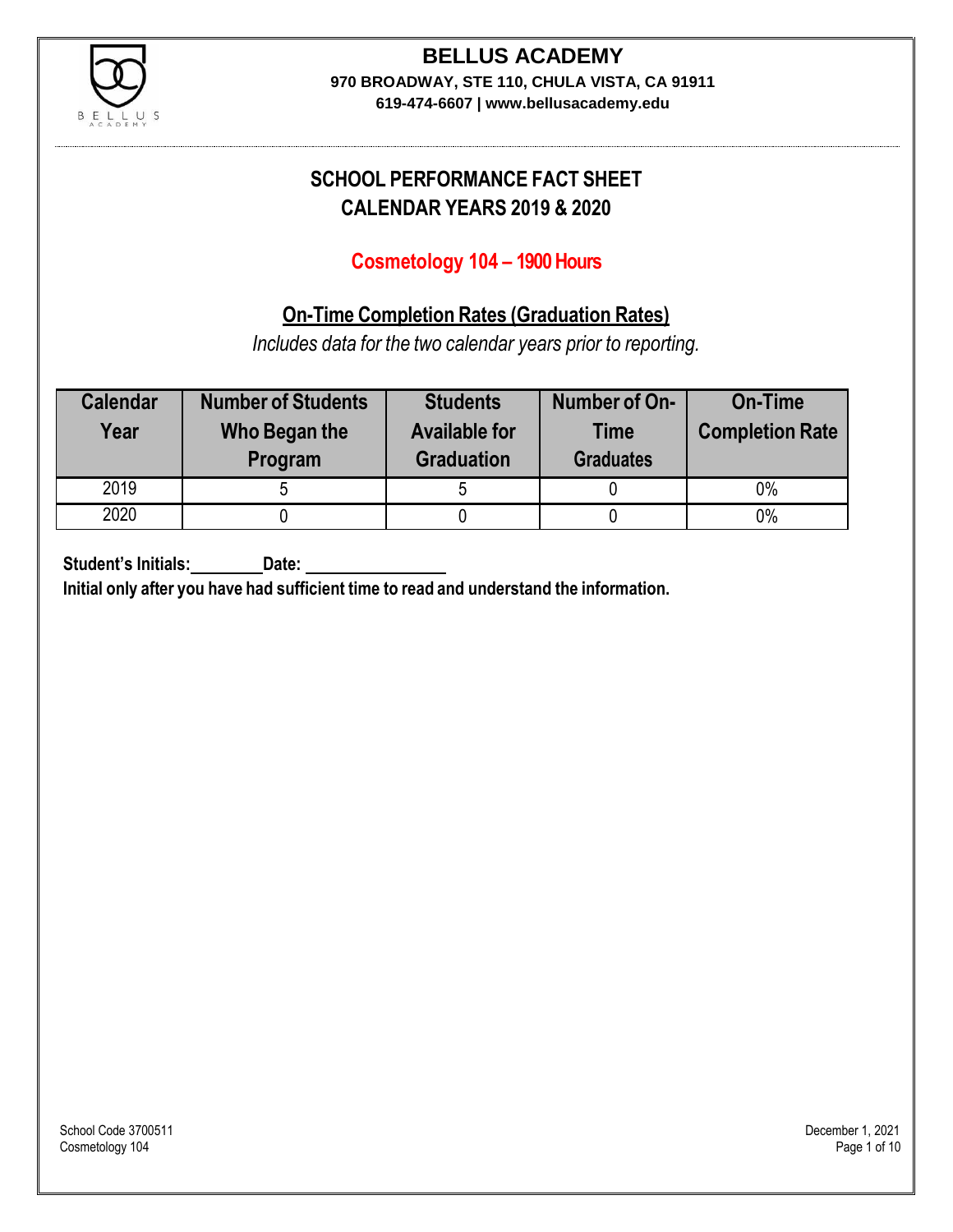

#### **Job Placement Rates** *(includes data for the two calendar years prior to reporting)*

| <b>Calendar</b> | <b>Number of</b>                                  | <b>Number of</b> | <b>Graduates</b>                          | <b>Graduates</b>                | <b>Placement Rate %</b>                |
|-----------------|---------------------------------------------------|------------------|-------------------------------------------|---------------------------------|----------------------------------------|
| Year            | <b>Students</b><br>Who<br><b>Began</b><br>Program | <b>Graduates</b> | <b>Available for</b><br><b>Employment</b> | Employed in the<br><b>Field</b> | <b>Employed in the</b><br><b>Field</b> |
| 2019            | 5                                                 |                  |                                           |                                 | 100%                                   |
| 2020            |                                                   |                  |                                           |                                 | 0%                                     |

You may obtain from the institution a list of the employment positions determined to be in the field for which a student received education and training by contacting the Admissions Representative at this institution.

#### **Gainfully Employed Categories** *(includes data for the two calendar years prior to reporting)*

| <b>Calendar Year</b> | <b>Graduate Employed</b><br>in the Field<br>20-29 Hours Per<br><b>Week</b> | <b>Graduates Employed in the</b><br>Field at Least 30 Hours Per<br><b>Week</b> | <b>Total Graduates</b><br><b>Employed in the</b><br><b>Field</b> |
|----------------------|----------------------------------------------------------------------------|--------------------------------------------------------------------------------|------------------------------------------------------------------|
| 2019                 |                                                                            |                                                                                |                                                                  |
| 2020                 |                                                                            |                                                                                |                                                                  |

# **Part-Time vs. Full-Time Employment**

### **Single Position vs. Concurrent Aggregated Position**

| <b>Calendar Year</b> | <b>Graduates</b><br><b>Employed in the</b><br><b>Field in a Single</b><br><b>Position</b> | <b>Graduates Employed in the</b><br><b>Field in Concurrent</b><br><b>Aggregated Positions</b> | <b>Total Graduates</b><br><b>Employed in the</b><br><b>Field</b> |
|----------------------|-------------------------------------------------------------------------------------------|-----------------------------------------------------------------------------------------------|------------------------------------------------------------------|
| 2019                 |                                                                                           |                                                                                               |                                                                  |
| 2020                 |                                                                                           |                                                                                               |                                                                  |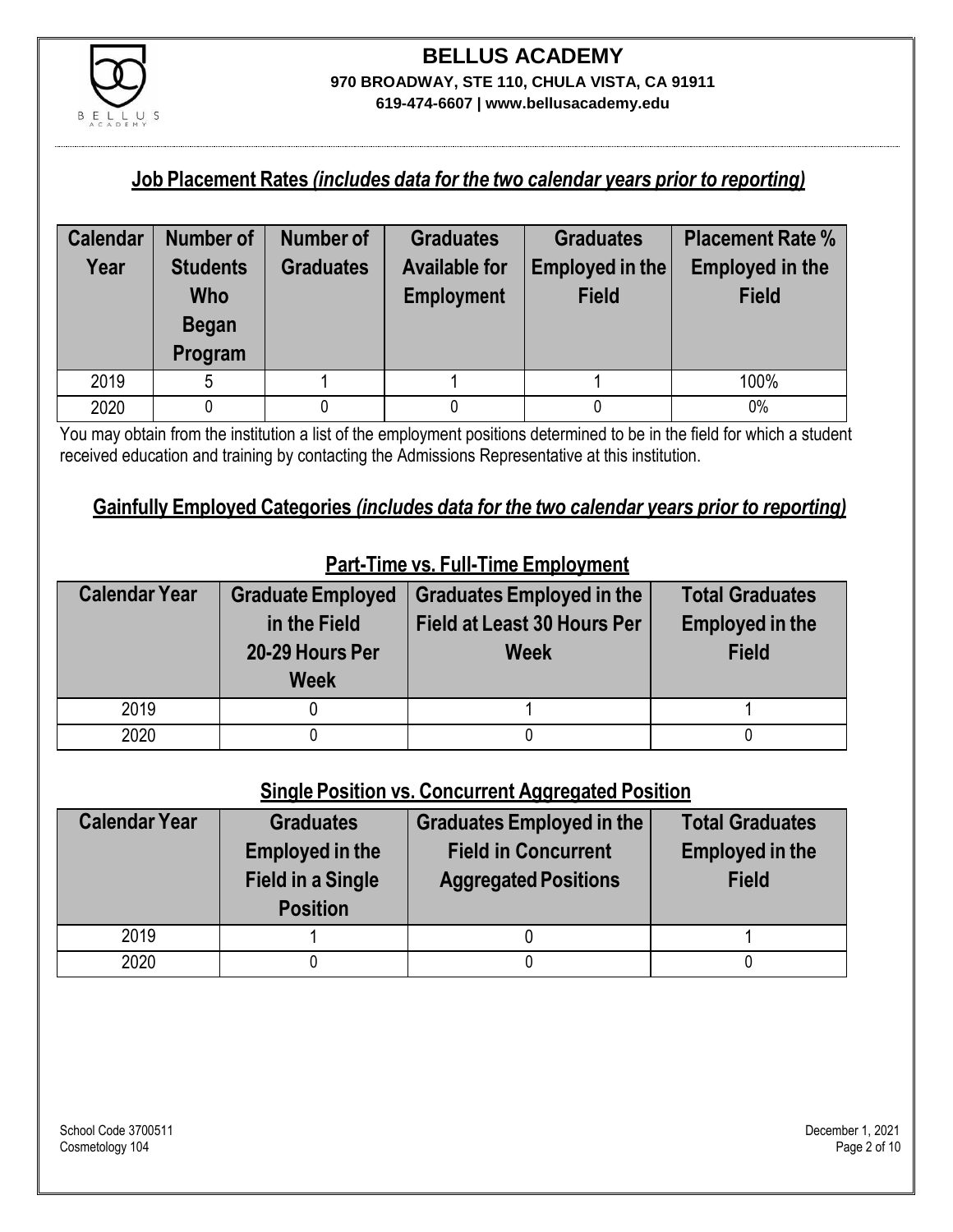

# **BELLUS ACADEMY 970 BROADWAY, STE 110, CHULA VISTA, CA 91911**

**619-474-6607 | www.bellusacademy.edu**

### **Self-Employed / Freelance Positions**

| <b>Calendar Year</b> | <b>Graduates Employed who are Self-</b> | <b>Total Graduates</b>       |
|----------------------|-----------------------------------------|------------------------------|
|                      | <b>Employed or Working Freelance</b>    | <b>Employed in the Field</b> |
| 2019                 |                                         |                              |
| 2020                 |                                         |                              |

### **InstitutionalEmployment**

| <b>Calendar Year</b> | <b>Graduates Employed in the Field who are</b><br><b>Employed by the Institution, an Employer</b><br>Owned by the Institution, or an Employer<br>who Shares Ownership with the<br>Institution. | <b>Total Graduates</b><br><b>Employed in the Field</b> |
|----------------------|------------------------------------------------------------------------------------------------------------------------------------------------------------------------------------------------|--------------------------------------------------------|
| 2019                 |                                                                                                                                                                                                |                                                        |
| 2020                 |                                                                                                                                                                                                |                                                        |

**Student's Initials:** Date:

**Initial only after you have had sufficient time to read and understand the information.**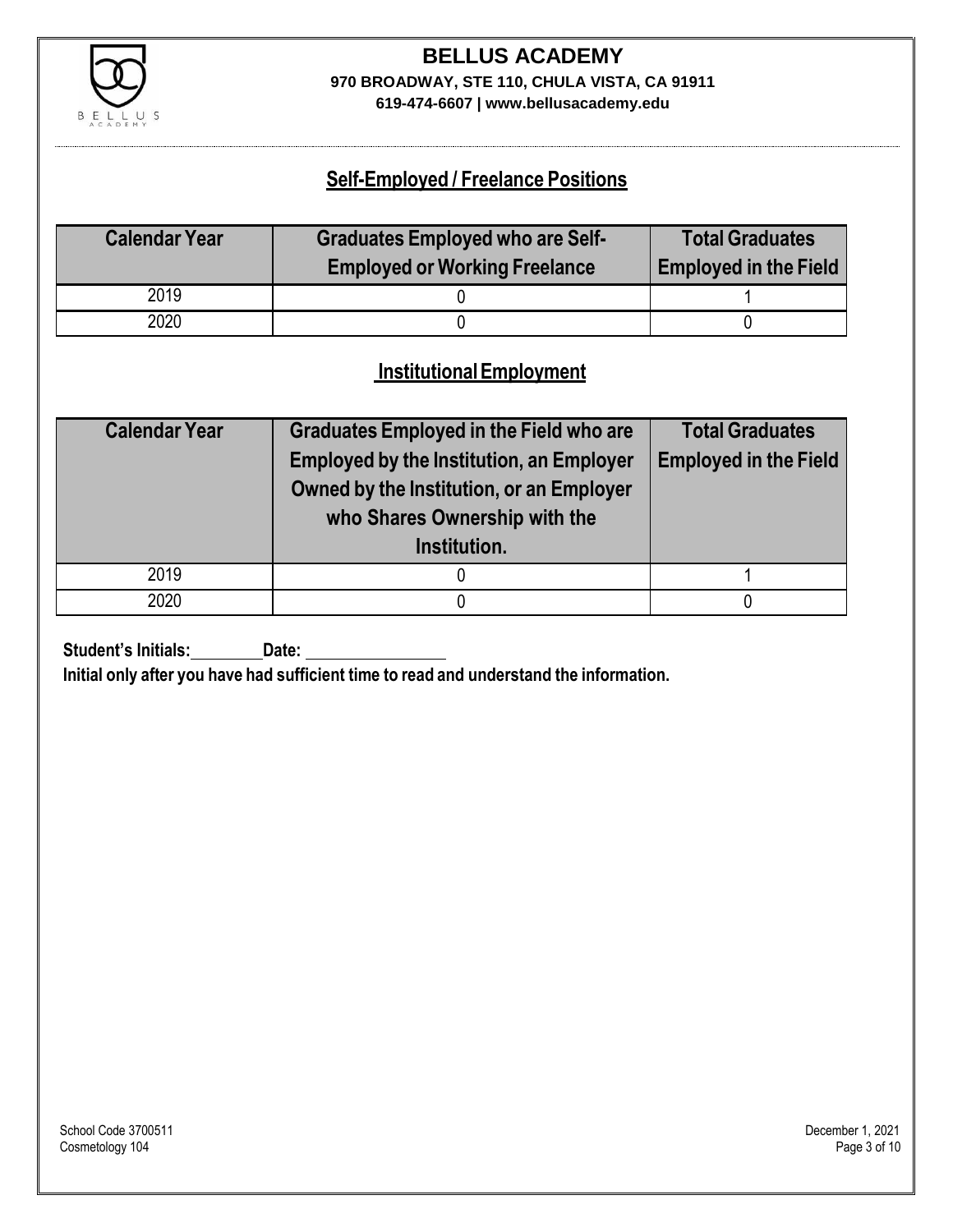

### **License Examination Passage Rates** *(includes data for the two calendar years prior to reporting)*

| <b>Calendar</b><br>Year | Number of<br><b>Graduates in</b><br><b>Calendar Year</b> | Number of<br><b>Graduates</b><br><b>Taking Exam</b> | <b>Who</b><br><b>Number</b><br><b>First</b><br><b>Passed</b><br><b>Available Exam</b><br>Exam | Number Who<br><b>Failed First</b><br><b>Available</b><br>Exam | <b>Passage</b><br><b>Rate</b> |
|-------------------------|----------------------------------------------------------|-----------------------------------------------------|-----------------------------------------------------------------------------------------------|---------------------------------------------------------------|-------------------------------|
| 2019                    |                                                          |                                                     |                                                                                               |                                                               | 0%                            |
| 2020                    |                                                          |                                                     |                                                                                               |                                                               | 0%                            |

Licensure examination passage data is not available from the state agency administering the examination. We are unable to collect data from 0 graduates.

**Student's Initials: Date: Initial only after you have had sufficient time to read and understand the information.**

School Code 3700511 December 1, 2021<br>Cosmetology 104 Page 4 of 10 Cosmetology 104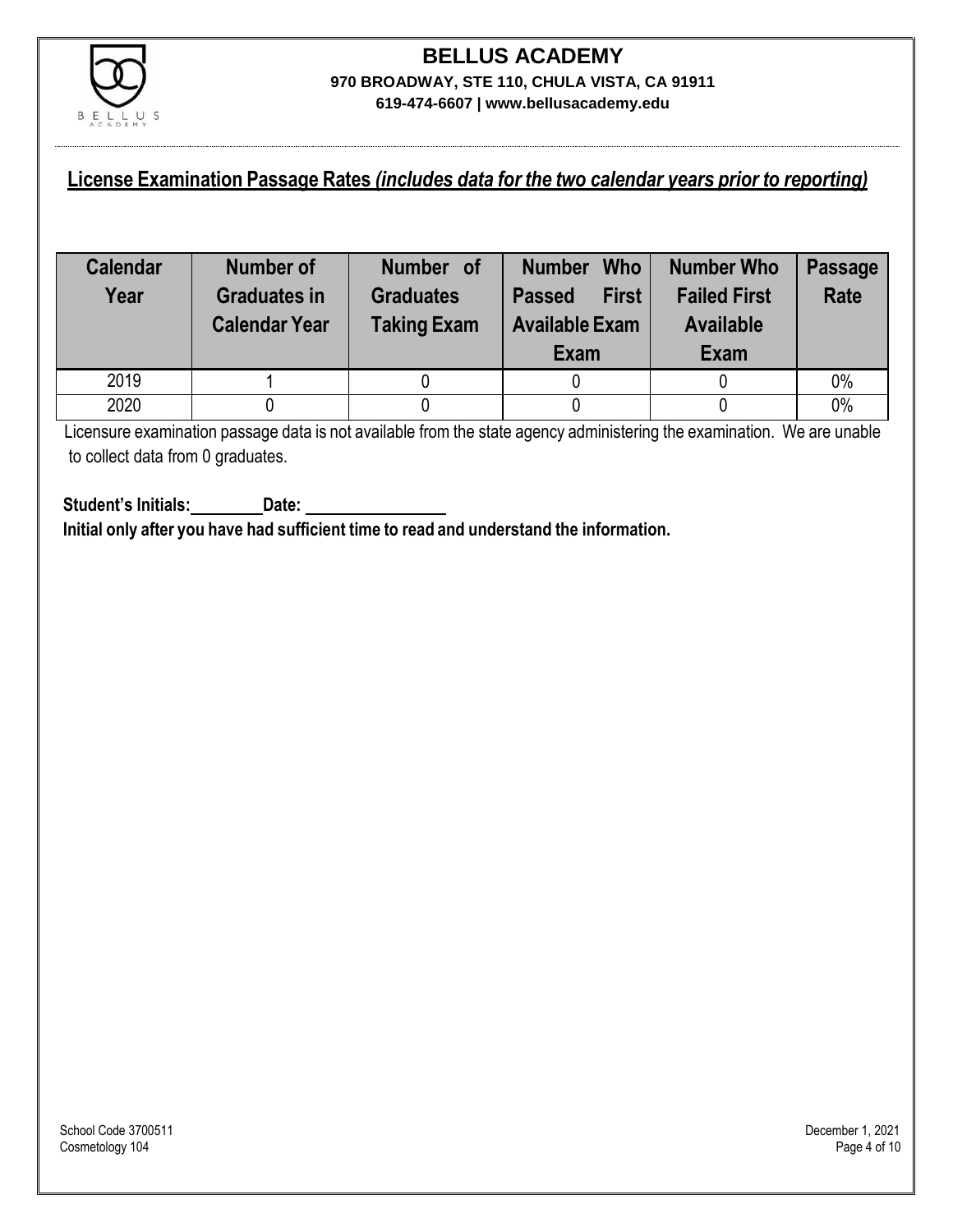

#### **Salary and Wage Information** *(includes data for the two calendar years prior to reporting)*

#### **Annual salary and wages reported for graduates employed in the field.**

| <b>Calendar</b> | <b>Graduates</b>     | <b>Graduates</b>   |                                     |  | $ $20,001 $ \$35,001 $ $40,001 $45,001 $ No Salary |
|-----------------|----------------------|--------------------|-------------------------------------|--|----------------------------------------------------|
| Year            | <b>Available for</b> | <b>Employed in</b> |                                     |  | <b>Information</b>                                 |
|                 | <b>Employment</b>    | <b>Field</b>       | \$25,000 \$40,000 \$45,000 \$50,000 |  | <b>Reported</b>                                    |
| 2019            |                      |                    |                                     |  |                                                    |
| 2020            |                      |                    |                                     |  |                                                    |

A list of sources used to substantiate salary disclosures is available from the school. Wage and salary data was gathered using the following data: Graduate Employment verification. Additional wage and salary information may be found on the Bureau of Labor Statistics O\*Net websites for each discipline at:

#### **Cosmetology**

[http://www.careerinfonet.org/occ\\_rep.asp?optstatus=011000000&soccode=395012&id=1&nodeid=2&stfips=06&search](http://www.careerinfonet.org/occ_rep.asp?optstatus=011000000&soccode=395012&id=1&nodeid=2&stfips=06&search=Go) [=Go](http://www.careerinfonet.org/occ_rep.asp?optstatus=011000000&soccode=395012&id=1&nodeid=2&stfips=06&search=Go)

#### Makeup Artistry

[http://www.careerinfonet.org/occ\\_rep.asp?optstatus=011000000&soccode=395091&id=1&nodeid=2&stfips=06&search](http://www.careerinfonet.org/occ_rep.asp?optstatus=011000000&soccode=395091&id=1&nodeid=2&stfips=06&search=Go)  $=$ Go

**Student's Initials: Date: Initial only after you have had sufficient time to read and understand the information.**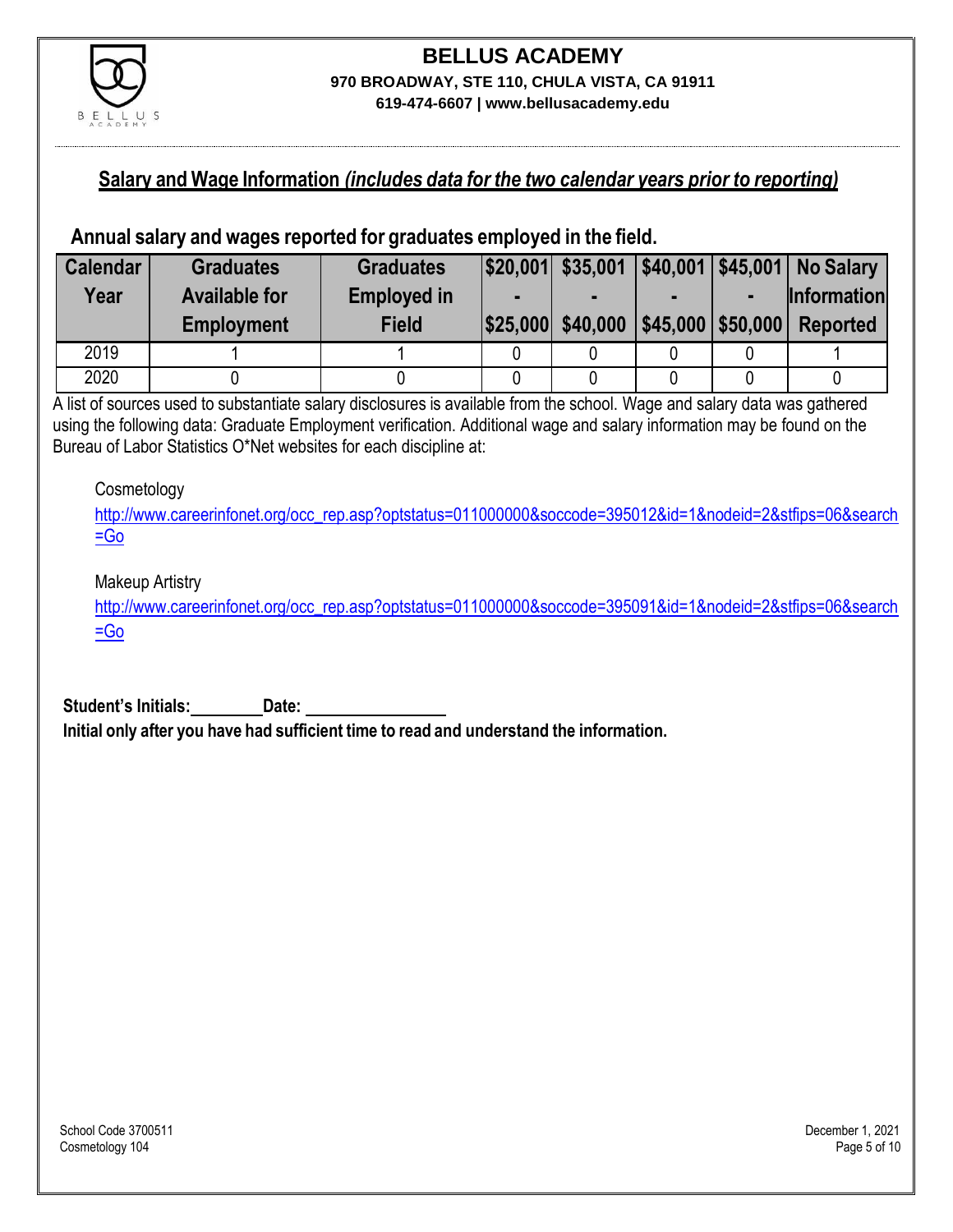

# **Cost of Educational Program**

Total charges for the program for students completing on time in 2019: **\$32,947**. Total charges may be higher for students that do not complete on time.

Total charges for the program for students completing on time in 2020: **\$33,247.** Total charges may be higher for students that do not complete on time.

**Student's Initials: Date: Initial only after you have had sufficient time to read and understand the information.**

## **Federal Student Loan Debt**

| <b>Calendar</b><br>Year(s) | Most recent three<br>year cohort default<br>rate, as reported by<br>the United State<br><b>Department of</b><br>Education. <sup>1</sup> | The percentage of<br>enrolled students<br>receiving federal<br>student loans to<br>pay for this<br>program. | The percentage of<br>graduates who<br>took out federal<br>student loans to<br>pay for this<br>program. | The average amount of<br>federal student loan<br>debt of graduates who<br>took out federal<br>student loans atthis<br>institution. |
|----------------------------|-----------------------------------------------------------------------------------------------------------------------------------------|-------------------------------------------------------------------------------------------------------------|--------------------------------------------------------------------------------------------------------|------------------------------------------------------------------------------------------------------------------------------------|
| 2019                       |                                                                                                                                         | 100%                                                                                                        | 100%                                                                                                   | \$5.403                                                                                                                            |
| 2020                       | 6.9                                                                                                                                     | $0\%$                                                                                                       | $0\%$                                                                                                  | \$4,090                                                                                                                            |

<sup>1</sup>The percentage of students who defaulted on their federal student loans is called the Cohort Default Rate (CDR). It shows the percentage of this school's students who were more than 270 days (9 months) behind on their federal student loans within three years of when the first payment was due. This is the most recent CDR reported by the U.S. Department of Education.

**Student's Initials: Date: Initial only after you have had sufficient time to read and understand the information.**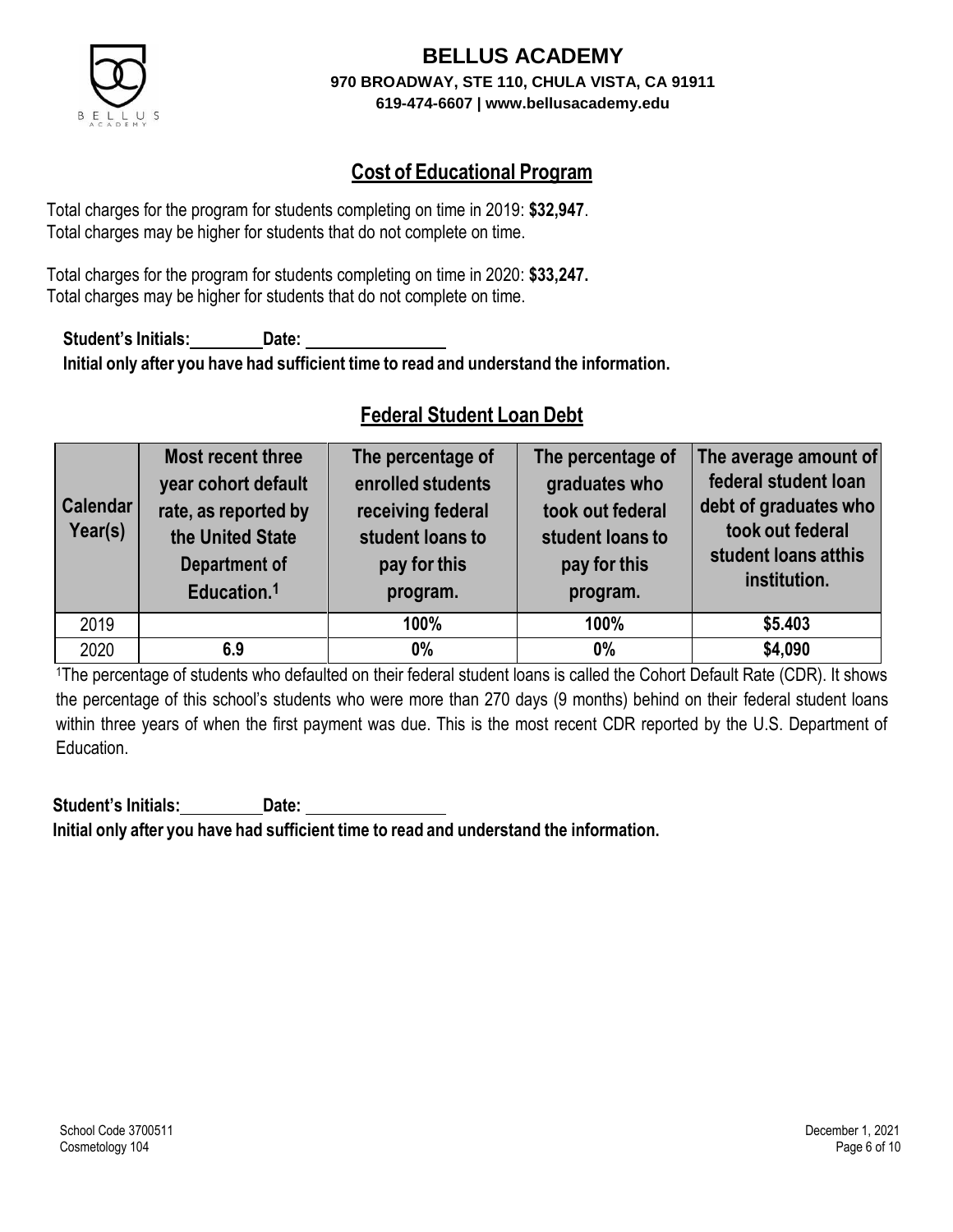

This fact sheet is filed with the Bureau for Private Postsecondary Education. Regardless of any information you may have relating to completion rates, placement rates, starting salaries, or license exam passage rates, this fact sheet contains the information as calculated pursuant to state law.

Any questions a student may have regarding this fact sheet that have not been satisfactorily answered by the institution may be directed to the Bureau for Private Postsecondary Education at 1747 N. Market Blvd, Suite 225, Sacramento, CA 95834, [www.bppe.ca.gov,](http://www.bppe.ca.gov/) toll-free telephone number (888) 370-7589 or by fax (916) 263-1897.

Student Name – Print

Student Signature Date Date

School Official Date Date Date Date Date Date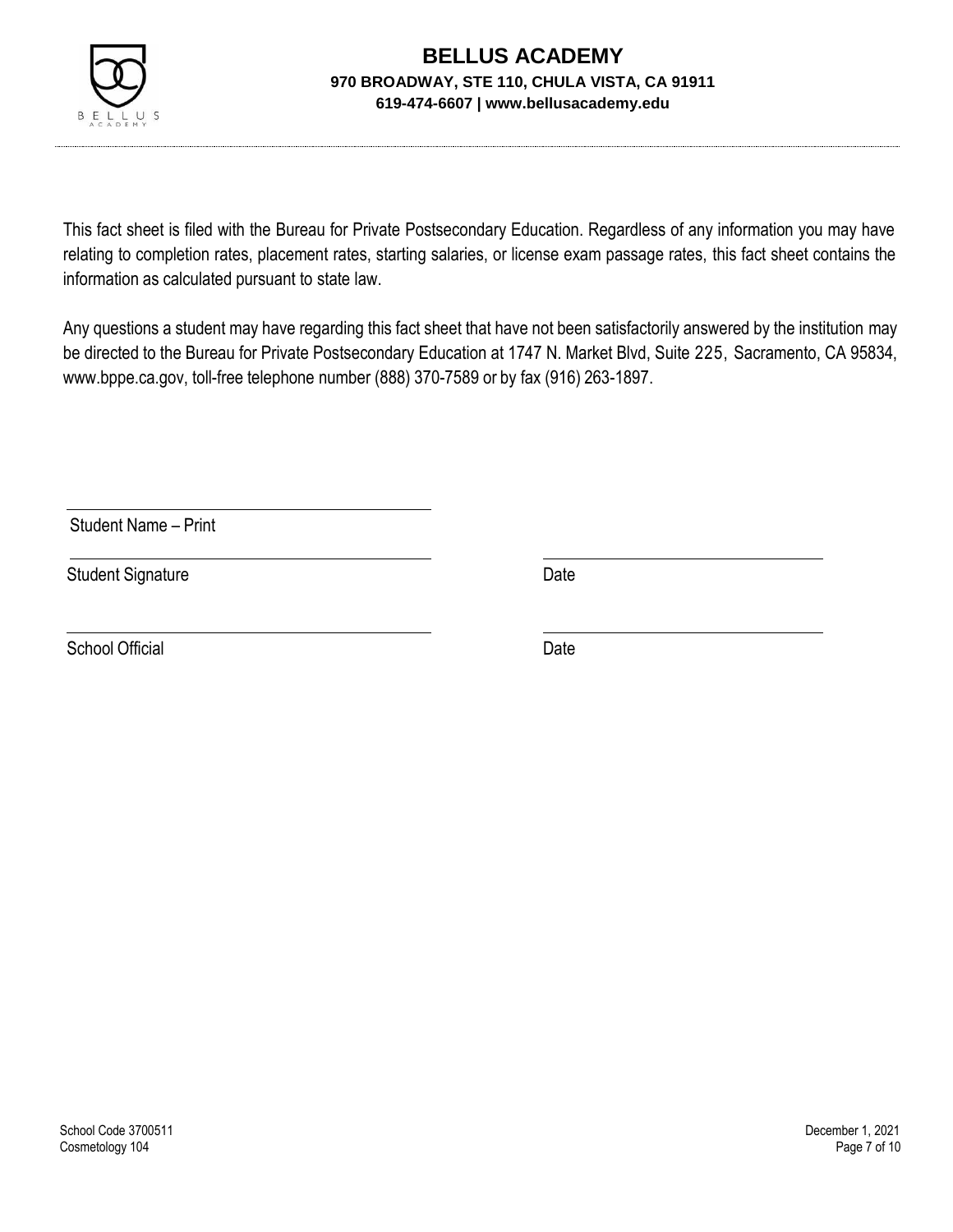

# **Definitions**

- "Number of Students Who Began the Program" means the number of students who began a program who were scheduled to complete the program within 100% of the published program length within the reporting calendar year and excludes all students who cancelled during the cancellation period.
- "Students Available for Graduation" is the number of students who began the program minus the number of students who have died, been incarcerated, or been called to active military duty.
- "Number of On-time Graduates" is the number of students who completed the program within 100% of the published program length within the reporting calendar year.
- "On-time Completion Rate" is the number of on-time graduates divided by the number of students available for graduation.
- "150% Graduates" is the number of students who completed the program within 150% of the program length (includes on-time graduates).
- "150% Completion Rate" is the number of students who completed the program in the reported calendar year within 150% of the published program length, including on-time graduates, divided by the number of students available for graduation.
- "Graduates Available for Employment" means the number of graduates minus the number of graduates unavailable for employment.
- "Graduates Unavailable for Employment" means the graduates who, after graduation, die, become incarcerated, are called to active military duty, are international students that leave the United States or do not have a visa allowing employment in the United States, or are continuing their education in an accredited or bureau-approved postsecondary institution.
- "Graduates Employed in the Field" means graduates who beginning within six months after a student completes the applicable educational program are gainfully employed, whose employment has been reported, and for whom the institution has documented verification of employment. For occupations for which the state requires passing an examination, the six months period begins after the announcement of the examination results for the first examination available after a student completes an applicable educational program.
- "Placement Rate Employed in the Field" is calculated by dividing the number of graduates gainfully employed in the field by the number of graduates available for employment.
- "Number of Graduates Taking Exam" is the number of graduates who took the first available exam in the reported calendar year.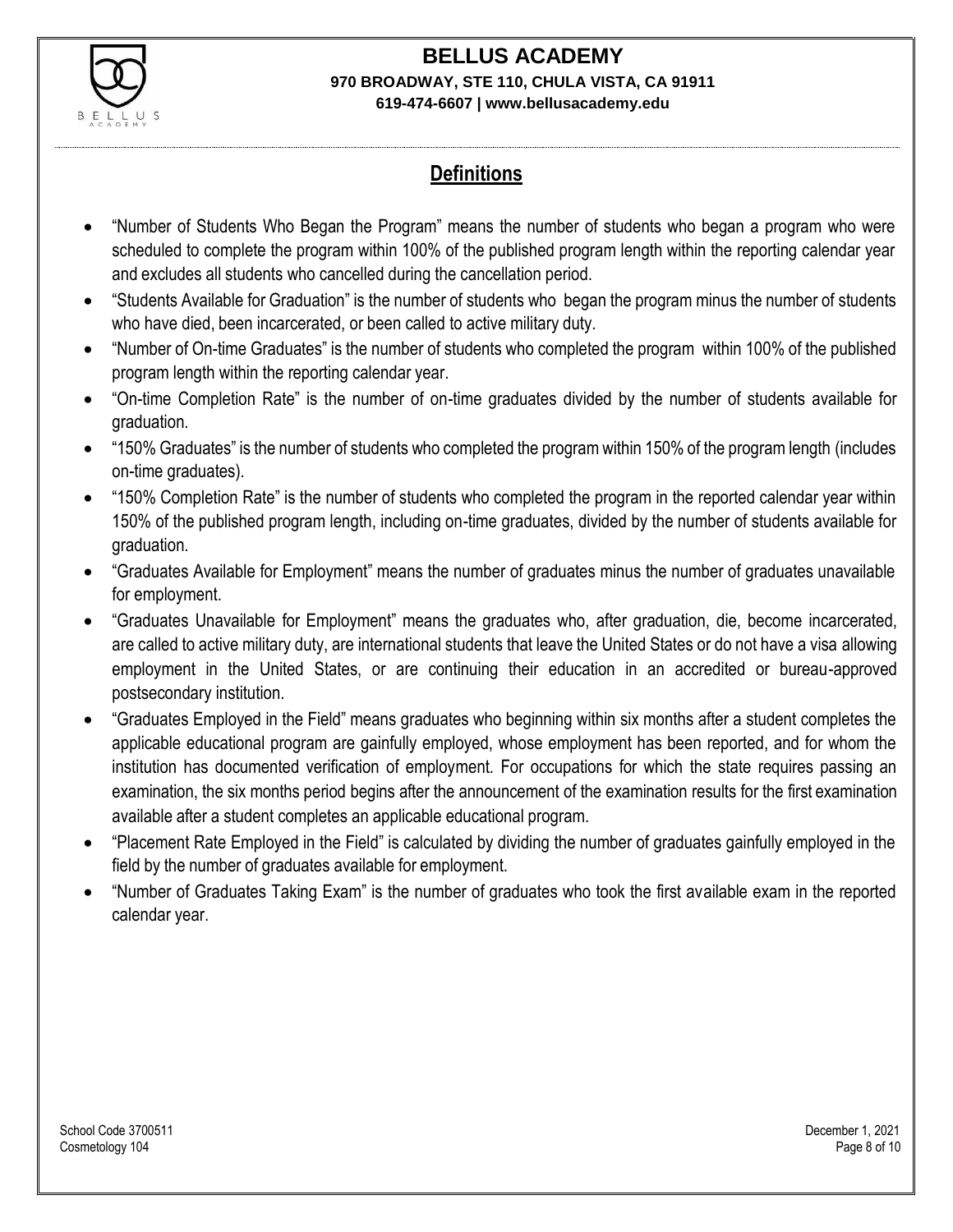

- "First Available Exam Date" is the date for the first available exam after a student completed a program.
- "Passage Rate" is calculated by dividing the number of graduates who passed the exam by the number of graduates who took the reported licensing exam.
- "Number Who Passed First Available Exam" is the number of graduates who took and passed the first available licensing exam after completing the program.
- "Salary" is as reported by graduate or graduate's employer.
- "No Salary Information Reported" is the number of graduates for whom, after making reasonable attempts, the school was not able to obtain salary information.